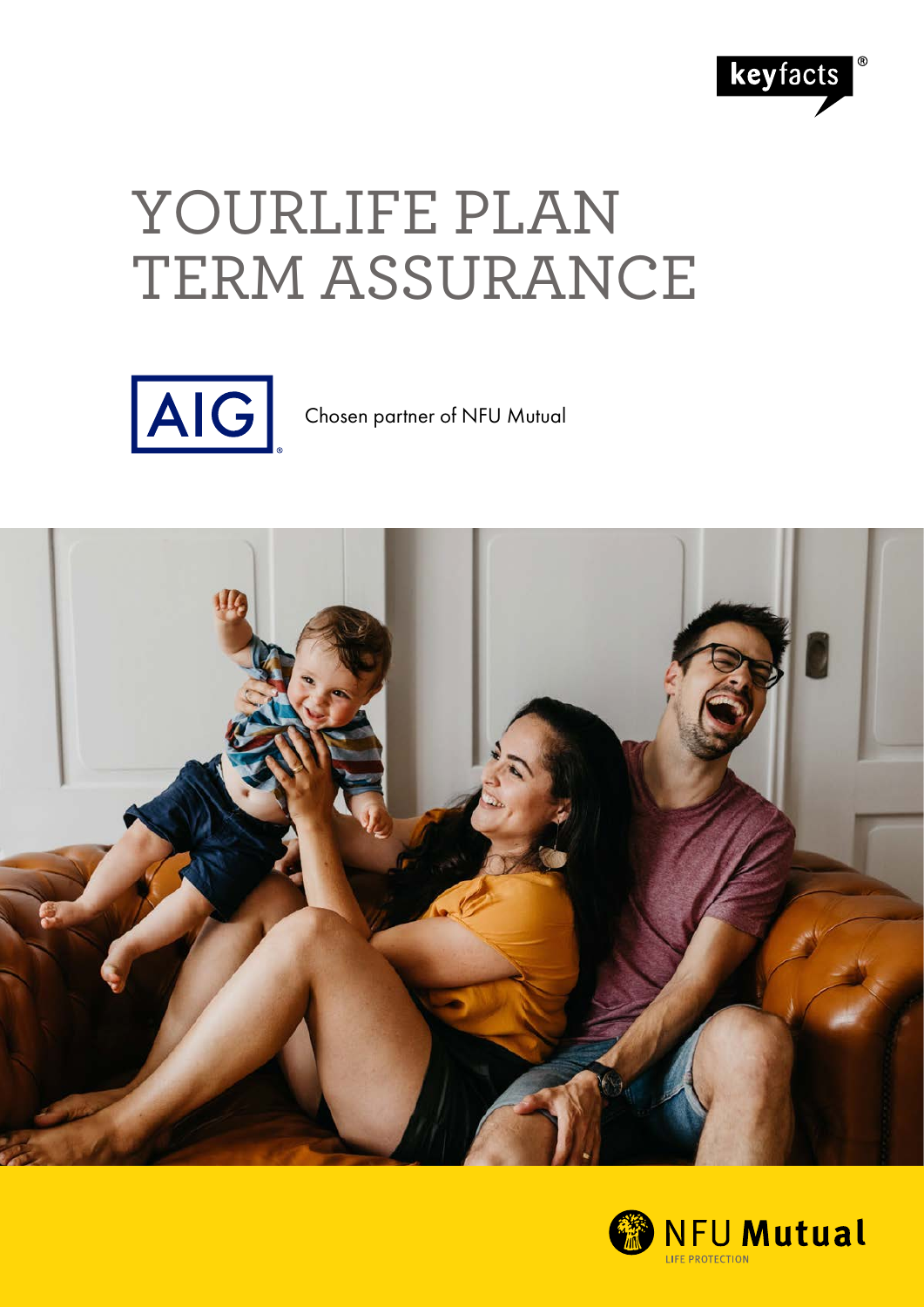# **IMPORTANT FOR NFU MUTUAL CLIENTS – PLEASE READ**

This policy is being provided to you by our chosen partner – AIG Life Limited (AIG). AIG is the life insurance arm in the UK of American International Group, Inc. – a leading international insurance organisation serving customers in more than 80 countries and jurisdictions.

NFU Mutual has chosen to partner with AIG to provide you with this protection policy because they: · provide excellent service, and

· consider all claims fairly.

This document gives you the key information you need to help you decide whether AIG Term Assurance is right for you. It is available in other formats such as Braille, large print or audio. Please ask if you need one of these formats.

This document does not contain the full terms and conditions and exclusions of cover. Please also refer to your Cover Summary and Cover Details, which will be issued when your policy starts. You can ask your NFU Mutual financial adviser for a copy of the Cover Details or visit nfumutual.co.uk.

This document is based on our understanding of the current laws in England and Wales and tax rules in the UK (different rules may apply in the Channel Islands, Isle of Man or Gibraltar).

If you're thinking of taking out insurance, you may wish to get expert advice from a financial adviser who can look at your personal circumstances and help you make the decision that's right for you.

It's important that the information you provide when you take out this policy is true, accurate and complete. If you don't, your insurance may be cancelled or a future claim may be rejected or reduced.

# **WHAT IS AIG TERM ASSURANCE?**

AIG Term Assurance is designed to pay out a lump sum when the person covered dies or is diagnosed with a terminal illness - where life expectancy is less than 12 months, during the term of the policy.

AIG Term Assurance can be used to help pay off a mortgage, provide a legacy or financial protection for a family member or friend.

If the sum paid out under this policy forms part of your estate, it may not be free of inheritance tax. You may wish to place your policy in trust to help mitigate the effect of inheritance tax. However, we cannot advise whether a trust is suitable in any particular circumstances or give tax advice in relation to the use of trusts. We recommend that you take professional advice before setting up a trust.

# **WHO CAN BUY AIG TERM ASSURANCE?**

AIG Term Assurance is available to British citizens or those resident in the United Kingdom, Channel Islands, Isle of Man and Gibraltar. They must be aged 17 up to and including 86. In certain circumstances we may be able to offer cover where the person to be covered is a resident overseas. Please contact us for further information.

You can select to insure:

- you alone we call this 'single life' cover;
- you and another person we call this 'joint life' cover; or
- one or two people other than yourself this can be either 'single' or 'joint life' cover.

If you chose to insure two people under one cover, we'll ask you to choose whether you want the cover to pay out:

- when one of the people insured has died, or is diagnosed with a terminal illness (we call this 'joint life first event'); or
- when both of the people insured have died, or have been diagnosed with a terminal illness (we call this 'joint life second event').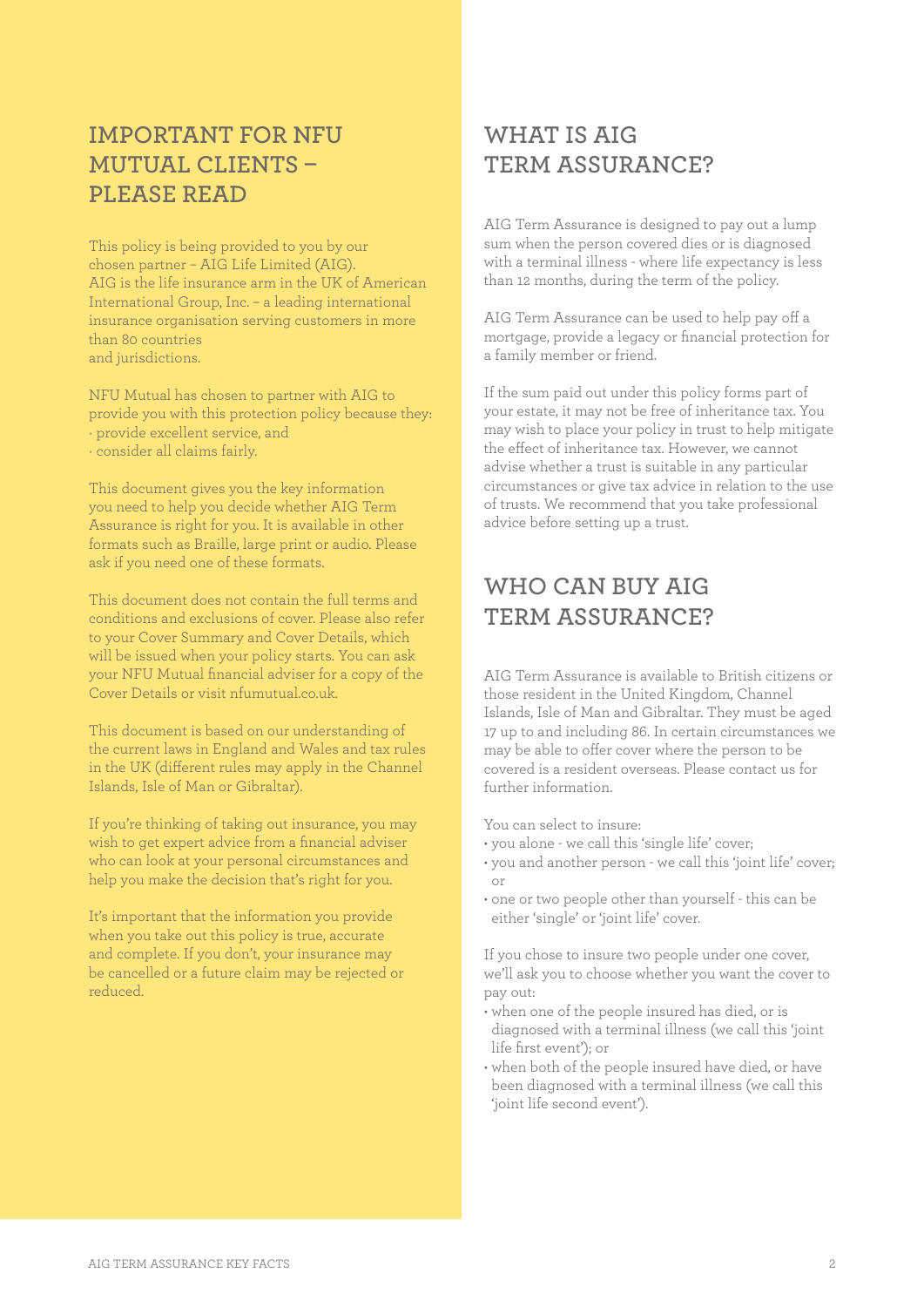# **HOW DOES AIG TERM ASSURANCE WORK?**

## **THE AMOUNT OF COVER**

When you take out AIG Term Assurance, you decide how much cover you want. This amount is called the 'sum assured'. This is the amount we pay if the person covered dies or is diagnosed with a terminal illness during the term of the policy.

#### **THE TERM OF THE COVER**

The term of the cover is how long the insurance lasts. You choose the term of the cover. This can be any number of years between 3 and 70, although the policy must end before the person covered reaches their 90th birthday.

#### **TYPES OF COVER**

- Level this covers you for a fixed sum assured.
- Decreasing the sum assured decreases each month to zero at the end of your policy. This works in the same way as the outstanding amount on a repayment mortgage. You can select an interest rate of either 5%, 6%, 7%, 8%, 10%, 11%, 13% or 15%.
- Increasing the sum assured increases each year by 5%.

Further information regarding these types of cover is available in section B1 of the Cover Details.

## **PAYING FOR YOUR POLICY**

Your premiums will be guaranteed and will not change unless you choose increasing cover.

We will collect monthly or annual premiums from you by direct debit to pay for your insurance until the date your insurance ends.

## **ADDITIONAL OPTION AVAILABLE AT EXTRA COST**

Waiver of Premium - you can include Waiver of Premium in your policy, if the person covered is aged 54 and below when you buy your policy. We will waive your premiums if the person covered is incapacitated for longer than 26 weeks. Waiver of Premium will end when the person covered reaches their 70th birthday.

Waiver of Premium may not be available to everyone or we may restrict cover. If this happens, we will explain our decision.

How we define incapacitated depends on whether the person covered is in paid work and what kind of work they do. This definition will be agreed at application and shown in the Cover Summary, based on their circumstances at the time. If their circumstances change prior to becoming incapacitated, a different definition may apply to their claim. For a full definition of incapacitated, please see section E of the Cover Details.

For further information regarding Waiver of Premium, please see section B2 of the Cover Details.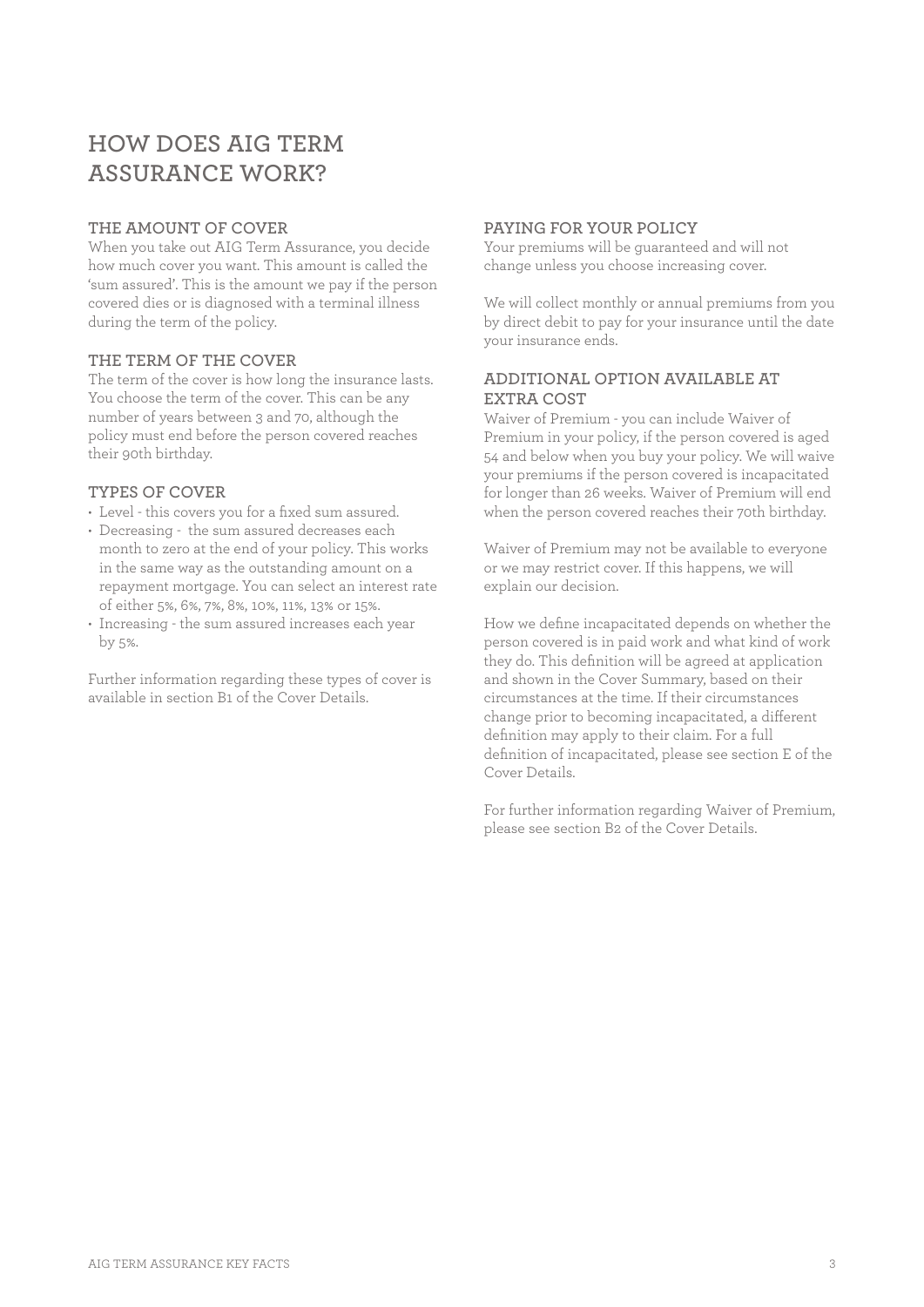#### **CHANGING YOUR POLICY**

There are many ways that you can change your policy to make sure that it is still meeting your needs.

You can increase the amount of your cover without providing further medical evidence if the person covered is 55 years old or less and:

- gets married or becomes a civil partner;
- has a child (including adopting a child); or
- increases the amount of their mortgage.

There is a limit to how much you can increase your sum assured - it can't be more than the lower of 50% of the original sum assured or £75,000.

In addition, you can choose to:

- reduce the sum assured;
- increase the term of the cover;
- reduce the term of the cover;
- stop and restart annual increases if you have selected increasing cover;
- change from a decreasing to a level sum assured;
- add another person to single life cover; or
- change your premiums from annual to monthly and vice versa.

There are further changes you can make to a joint life cover following separation or a gift of an asset. More details about these changes can be found in the Cover Details.

These options may not be available to everyone, for example if the person covered has a particular medical condition when the cover is first taken out. For more information, including further limitations, please see section C4 of the Cover Details.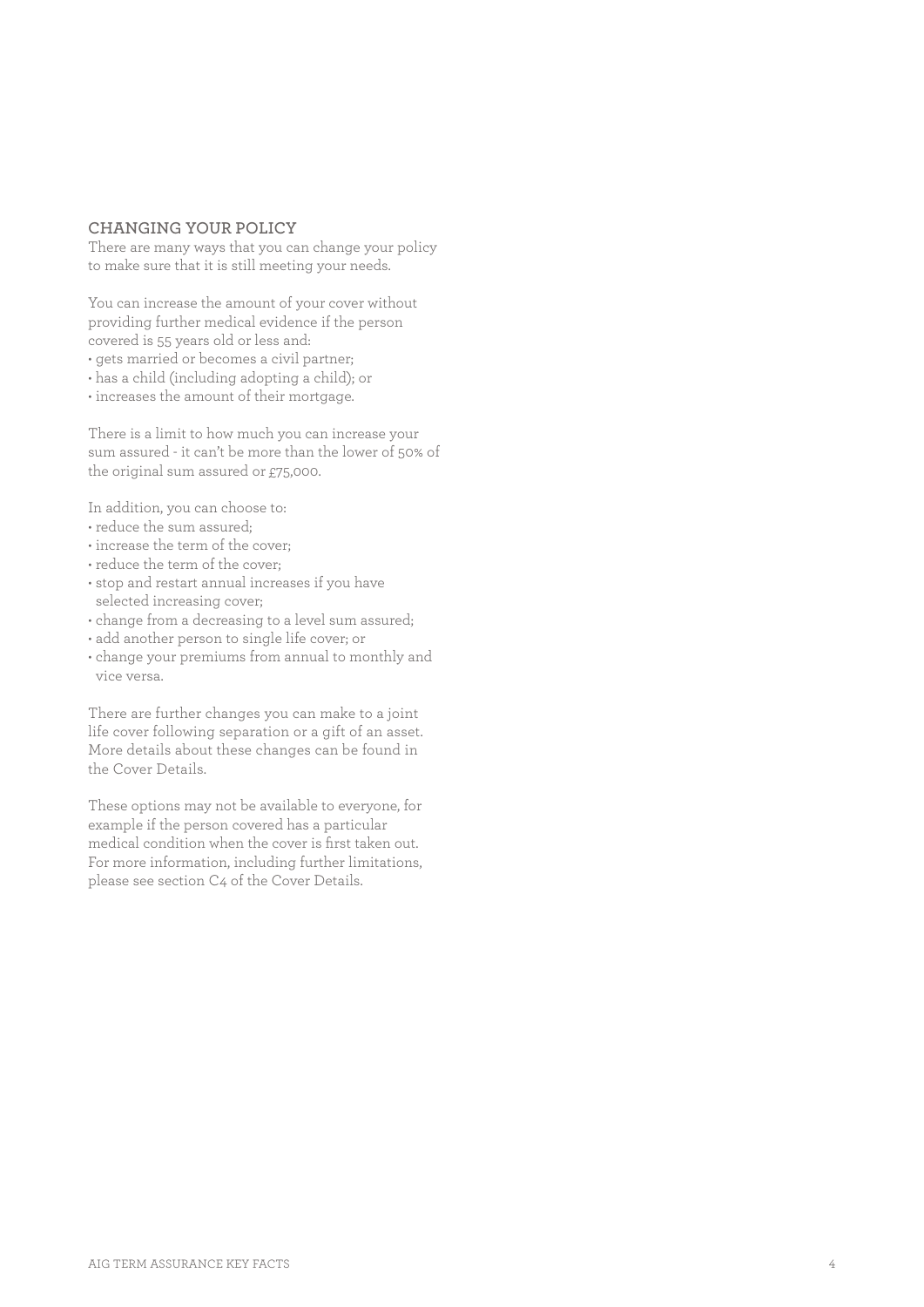# **IMPORTANT INFORMATION**

You can only insure someone else if you would suffer financially were they to die or suffer a terminal illness. We call this 'insurable interest'. You will always have an insurable interest in your own life, or in the life of your spouse or civil partner.

AIG Term Assurance only protects you against events that happen to the person covered during the term of your policy. If something happens outside that term, you won't be covered. Your Cover Summary shows what is covered and for how long.

If you don't review your policy in line with your earnings and lifestyle, you may have more or less cover than you need.

Inflation will reduce the spending power of any benefit you are paid in the future. To help protect your cover against this effect, you can choose to set it up with a sum assured that increases by 5% each year. If the policy has an increasing sum assured, the premium will be reviewed annually and will increase by a higher percentage than that of the sum assured, because the amount of the increase of the premium will depend on the age of the person covered and the remaining term of the policy at that time.

If you set up a cover with an increasing sum assured, the amount you pay will increase each year to pay for the extra cover. If you then change to a level sum assured, the premium will remain at the level it was when you made the change. If you restart the annual increase, the premium will increase again.

If you have a mortgage and choose decreasing cover and select an interest rate that does not meet or exceed the rate you are paying on your mortgage, the benefit we will pay for a successful claim may not meet the outstanding amount of your mortgage.

A claim for terminal illness can only be made where the person covered has been diagnosed with 12 months or less to live. If a medical consultant cannot determine this, or expects death to occur more than one year after diagnosis, we will not pay a benefit.

For joint life first event policies, we will pay the sum assured when one of the people insured has died or is diagnosed with a terminal illness. The policy will then stop and the other person will no longer have insurance cover under this policy.

For joint life second event policies, we will pay the sum assured when both of the people insured have died or have been diagnosed with a terminal illness.

For a death claim, the person covered can be anywhere in the world.

For a terminal illness claim, the person covered can be residing anywhere in the world, however the consultant must be in an eligible country.

For Waiver of Premium claims, the person covered must be living in an eligible country when they become incapacitated. They must return to and remain in the UK, Channel Islands, Isle of Man or Gibraltar within 26 weeks of becoming incapacitated in order to receive the benefit.

A list of eligible countries is shown in section E of the Cover Details.

We will not waive premiums if the person covered is incapacitated and Waiver of Premium is not included in the cover for that person (this information will be shown in the Cover Summary).

If any premium remains unpaid for more than 30 days from the date it was due to be collected, we will cancel your policy and you will no longer be covered.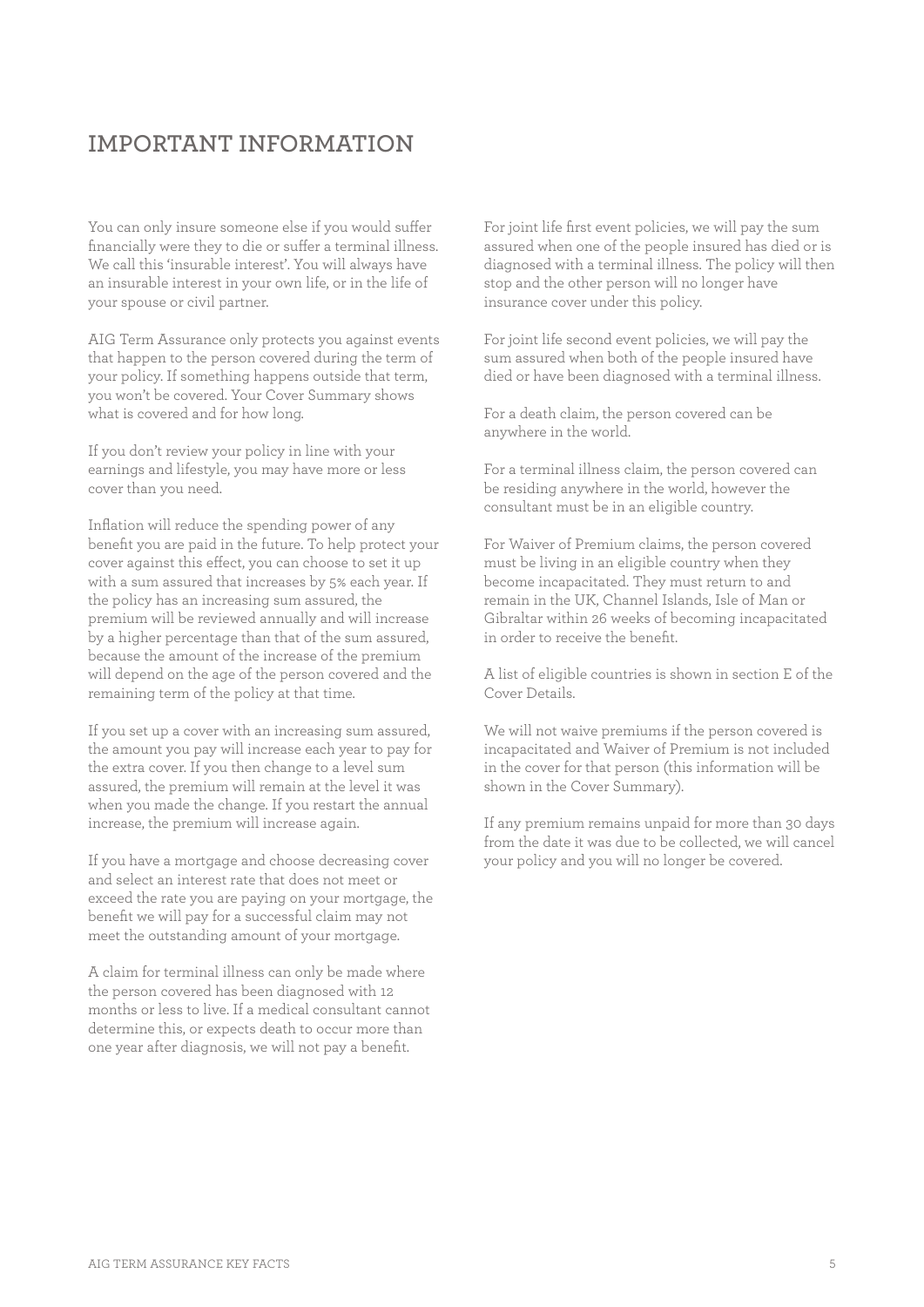# **OTHER INFORMATION**

## **MAKING A CLAIM**

We want to make it easy for someone to claim. Whoever is making the claim should get in touch as soon as they can using the contact details provided.

If you would like to know more about how to claim, please see section C5 of the Cover Details.

We will pay the benefit to the person legally entitled to receive it. Who this will be depends on the nature of the claim, the circumstances at the time and whether the policy has been assigned or put under trust.

During the course of the claim assessment, we will establish and confirm who we identify as legally entitled to receive the benefit.

## **WHEN WE WON'T PAY A CLAIM**

We won't pay a claim if you don't:

- pay regular monthly or annual premiums throughout the term of your policy;
- give us accurate, complete and true information when you apply for AIG Term Assurance;
- give us any medical or other evidence that we ask for; or
- tell us immediately if any of the information in the Cover Summary or Application Details we send you is wrong.

We also won't pay a claim if the person covered dies as a result of their own actions within one year of the cover start date or the latest restart date. Once the cover has been active for more than 12 months, if the person covered has asked us to increase the sum assured in the 12 months prior to them dying as a result of their own actions, no benefit will be payable in respect of this increase.

Further information about when we won't pay a claim can be found in section B1 of the Cover Details.

## **CHANGING YOUR MIND ABOUT AIG TERM ASSURANCE**

When your policy starts, we will send you information about your right to change your mind and cancel your policy. You have 30 days from the date you receive this information to cancel your policy. If you cancel your policy in this time we will refund any premiums you've paid, unless we have paid you a benefit before you cancel.

Should you not cancel your policy within this time period, your policy will remain active as set out in your Cover Summary.

You can stop your policy at any other time. Once you tell us, your policy will end on the day before your next monthly premium to us is due. Any premiums paid to date will not be refunded. If you are paying annual premiums, your policy will end on the day before the next monthly anniversary of the policy. We will retain the cost of any full (or partial) months of cover up to the date of cancellation and will refund any balance of the annual premium.

Your policy will not have a surrender value at any time.

## **THE LAW**

The Law of England and Wales will apply to this insurance.

#### **LANGUAGE**

All our communications with you now, and throughout the term of your insurance, will be in English.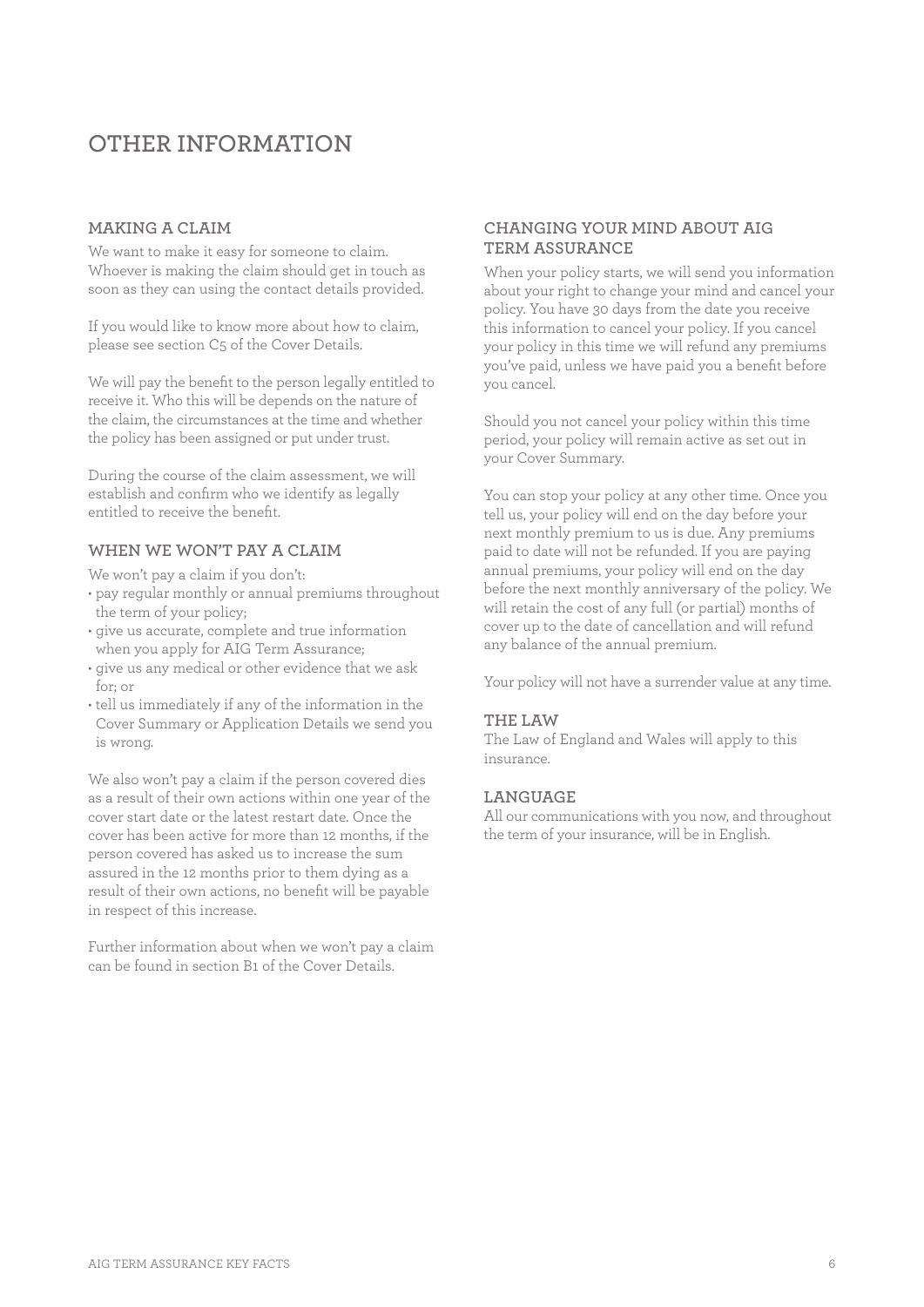#### **CURRENT TAX RULES**

Under current legislation and HMRC practice, benefit(s) payable under this cover are normally free from Income Tax and Capital Gains Tax for UK residents, unless you assign your policy to someone else.

Professional guidance should be sought before any type of assignment or changed ownership is undertaken.

If your policy is not placed in trust, the benefit we pay may form part of your estate for Inheritance Tax purposes.

#### **PERSONAL INFORMATION WE COLLECT**

Personal information we collect about you includes sensitive information such as your health and medical history. Where we collect this information, we will rely either on your consent, or on a combination of the following justifications: performing a contract with you or preparing to enter into a contract with you; complying with regulatory requirements; or having a legitimate interest to request your personal information.

To give you a quicker decision about your insurance, we may make decisions about your application using an 'automated decision-making tool'. An 'automated decision-making tool' doesn't involve human input and we sometimes use it to determine whether we are able to provide you with insurance and on what terms based on the answers you give us.

We may also use your personal information to detect, investigate and prevent crime (including fraud and money laundering).

Where permitted by applicable law, AIG Life Limited may share personal information with carefully selected third parties, for example, other insurers, reinsurers, and financial advisers.

Your personal information may be transferred outside the country in which you are located including to countries outside the European Economic Area.

As a data subject you have certain rights in relation to your personal information. More details about AIG Life Limited's use of personal information and your rights as a data subject can be found at www.aiglife. co.uk/privacy-policy or you may request a copy using the following contact details: Data Protection Officer, AIG Life, 58 Fenchurch Street, London, EC3M 4AB or by email at DataProtectionOfficer@aiglife.co.uk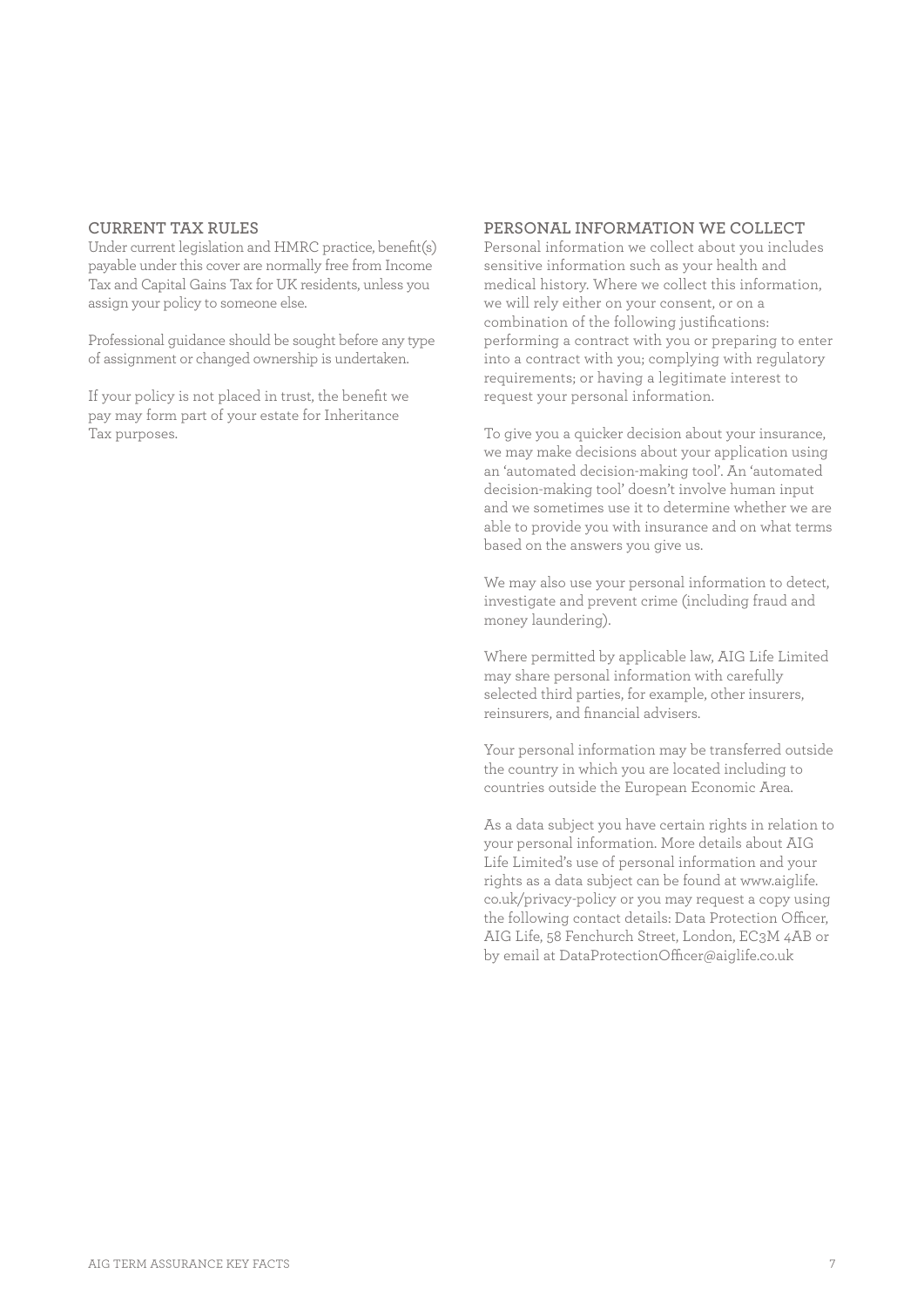#### **ABOUT OUR BUSINESS**

Information about our business, performance and financial position, and details on how we control our business and manage risks can be found in our Solvency and Financial Condition Report available on our website www.aiglife.co.uk.

#### **MAKING A COMPLAINT**

If you have a complaint, you can get in touch with us using the contact details provided.

We will try to resolve complaints as quickly and fairly as possible. If we cannot deal with your complaint promptly, we'll send you a letter to acknowledge it and give you regular updates until it is resolved.

If you are not happy with how we deal with your complaint, you can refer it to the Financial Ombudsman Service.

You can email them at:

complaint.info@financialombudsman.org.uk call 0800 023 4567 (calls to this number are free on mobile phones and landlines) or 0300 123 9123 (calls to this number cost no more than calls to 01 and 02 numbers) or write to: The Financial Ombudsman Service, Exchange Tower, Harbour Exchange Square, London E14 9SR.

Making a complaint to the Financial Ombudsman Service does not affect your right to take legal action.

## **WHAT HAPPENS IF AIG GOT INTO FINANCIAL TROUBLE AND COULDN'T PAY OUT THE MONEY?**

The Financial Services Compensation Scheme (FSCS) is there to protect you if we cannot meet our obligations. Whilst most customers will be covered under the FSCS, whether or not you can claim and the amount you can claim depends on the specific circumstances of your claim. You can get further information from www.fscs.org.uk or by calling 020 7741 4100.

# **HOW TO CONTACT US**

For any enquiries about AIG Term Assurance: • call 0330 123 4467

• email nfumutual@aiglife.co.uk

To make a complaint:

- call 0345 600 6813
- email complaints@aiglife.co.uk

To contact the Claims Team:

- call 0345 600 6815
- email claimsteam@aiglife.co.uk

We are open Monday to Thursday, 8.30am to 8.00pm and Friday, 8.30am to 5.30pm, except for bank holidays.

Please note these opening hours are UK local time.

You can also write to us at: AIG Life Limited, PO Box 12010, Harlow CM20 9LG or visit www.aiglife.co.uk for more information.

Calls are charged at standard rates from a BT landline but may cost more via mobiles and other networks. We may record or monitor calls to make sure we have an accurate record of the instructions we are given, for training purposes, to improve the quality of our service and to prevent and detect fraud.